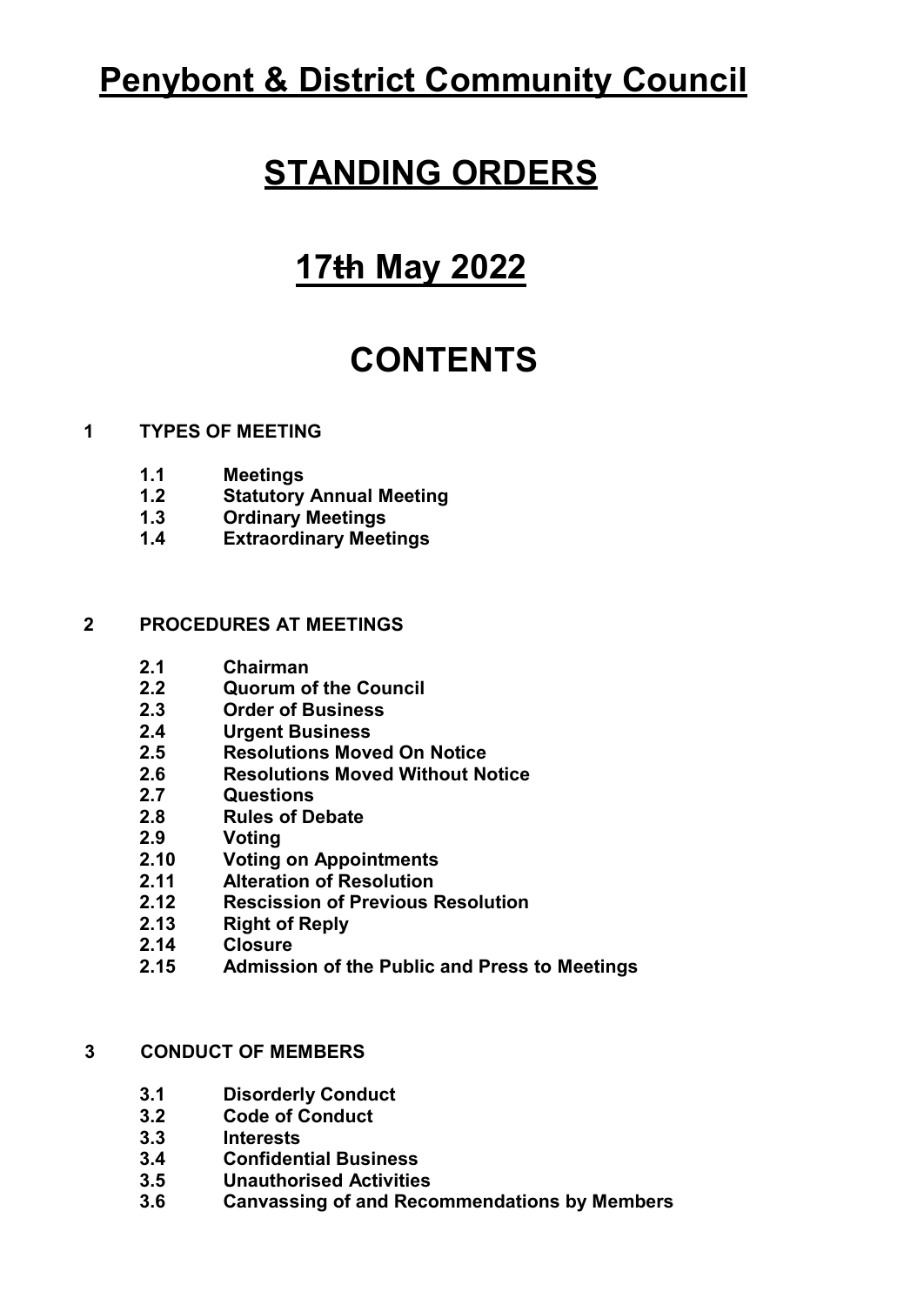#### **4 COMMITTEES**

- **4.1 Committees**
- **4.2 Advisory Committees**
- **4.3 Voting in Committees**
- **4.4 Presence of Non-Members of Committees at Committee Meetings**

#### **5 FINANCE**

- **5.1 Financial Matters**
- **5.2 Resolutions on Expenditure**
- **5.3 Expenditure**
- **5.4 Accounts and Financial Statement**
- **5.5 Estimates/Precepts**

#### **6 STAFF**

- **6.1 Proper Officer**
- **6.2 Discussions and Resolutions Affecting Employees of the Council**

#### **7 MISCELLANEOUS**

- **7.1 Planning Applications**
- **7.2 Execution and Sealing of Legal Deeds**
- **7.3 Liaison with County Councillors**
- **7.4 Inspection of Documents**
- **7.5 Variation, Revocation and Suspension of Standing Orders**
- **7.6 Standing Orders to be Given to Members**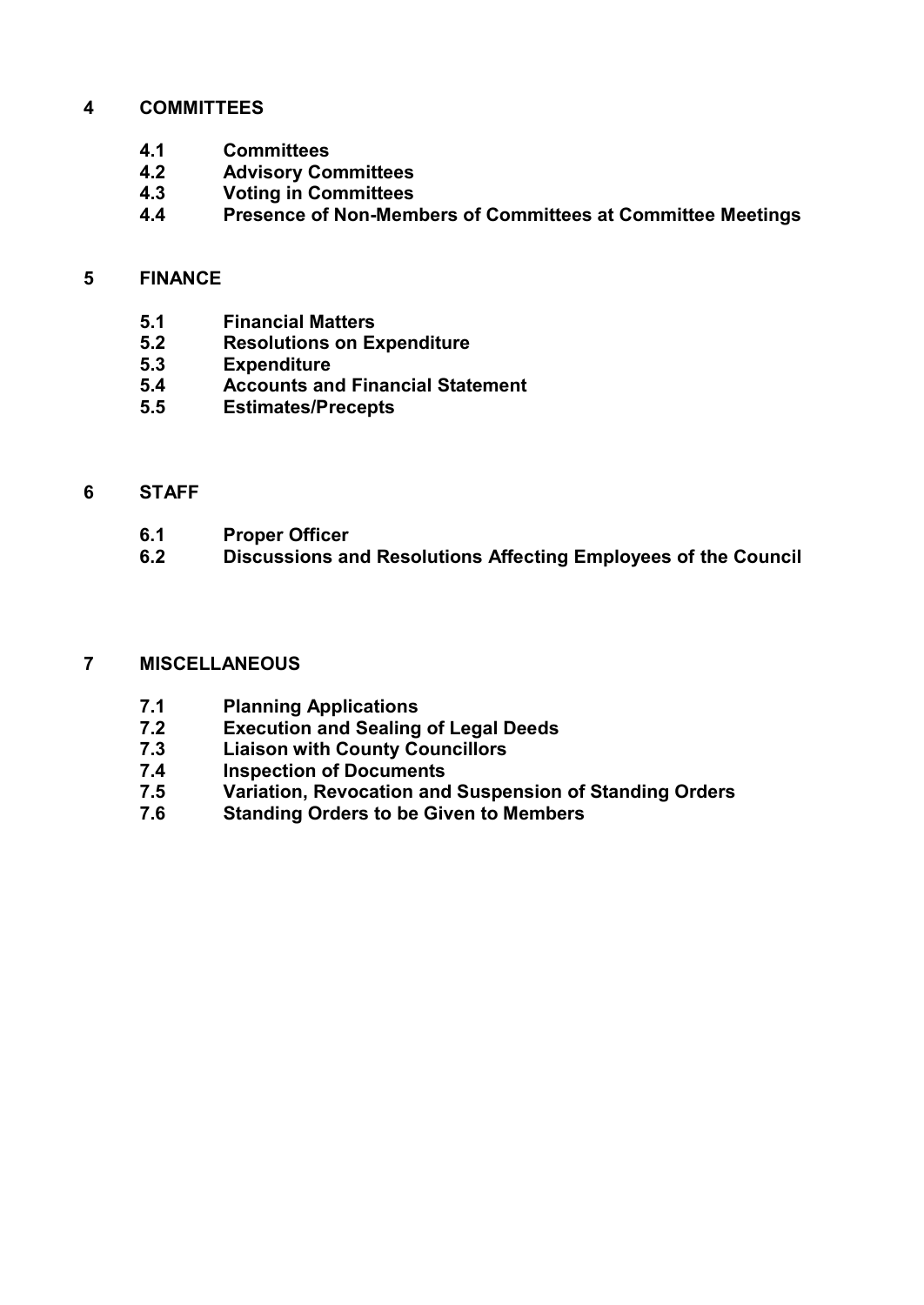# **1 TYPES OF MEETING**

#### **1.1 Meetings**

Meetings of the Council shall be held in the Council Chamber, Strand Hall, Builth Wells unless the Council decides otherwise.

#### **1.2 Statutory Annual Meeting**

- **(a) In an election year shall be held at 7.30 pm on the second Tuesday following the day on which the elections to the Council were held.**
- **(b) In a year which is not an election year shall be held at 7.30 pm on the third Tuesday in May.**

#### **1.3 Ordinary Meetings**

**Unless the Council decides otherwise shall be held on the second Tuesday of each month and will normally commence at 7.30 pm.**

#### **1.4 Extraordinary Meetings**

- **(a) The Chairman of the Council may convene an extraordinary meeting of the Council at any time.**
- **(b) If the Chairman of the Council does not or refuses to call an extraordinary meeting of the Council within seven days of having been requested to do so by two Councillors, those two Councillors may convene an extraordinary meeting of the Council. The statutory public notice giving the time, venue and agenda for such a meeting must be signed by the two Councillors.**
- (c) The Chairman of a committee may convene an extraordinary meeting of the committee at any time.
- (d) If the Chairman of a committee does not or refuses to call an extraordinary meeting within seven days of having been requested to do so by two Councillors, those two Councillors may convene an extraordinary meeting of a committee. The statutory public notice giving the time, venue and agenda for such a meeting must be signed by the two Councillors.

#### **2 PROCEDURES AT MEETINGS**

#### **2.1 Chairman**

- **(a) The Chairman of the Council Meeting shall be the Town Mayor or in the absence of the Town Mayor the Deputy Town Mayor.**
- **(b) In the absence of both the Mayor and the Deputy Town Mayor a Councillor as chosen by the Councillors present at the meeting shall preside at the meeting.**
- **(c)** The Committees shall elect their own Chairman and Vice-Chairman at their first meeting following the Annual Meeting.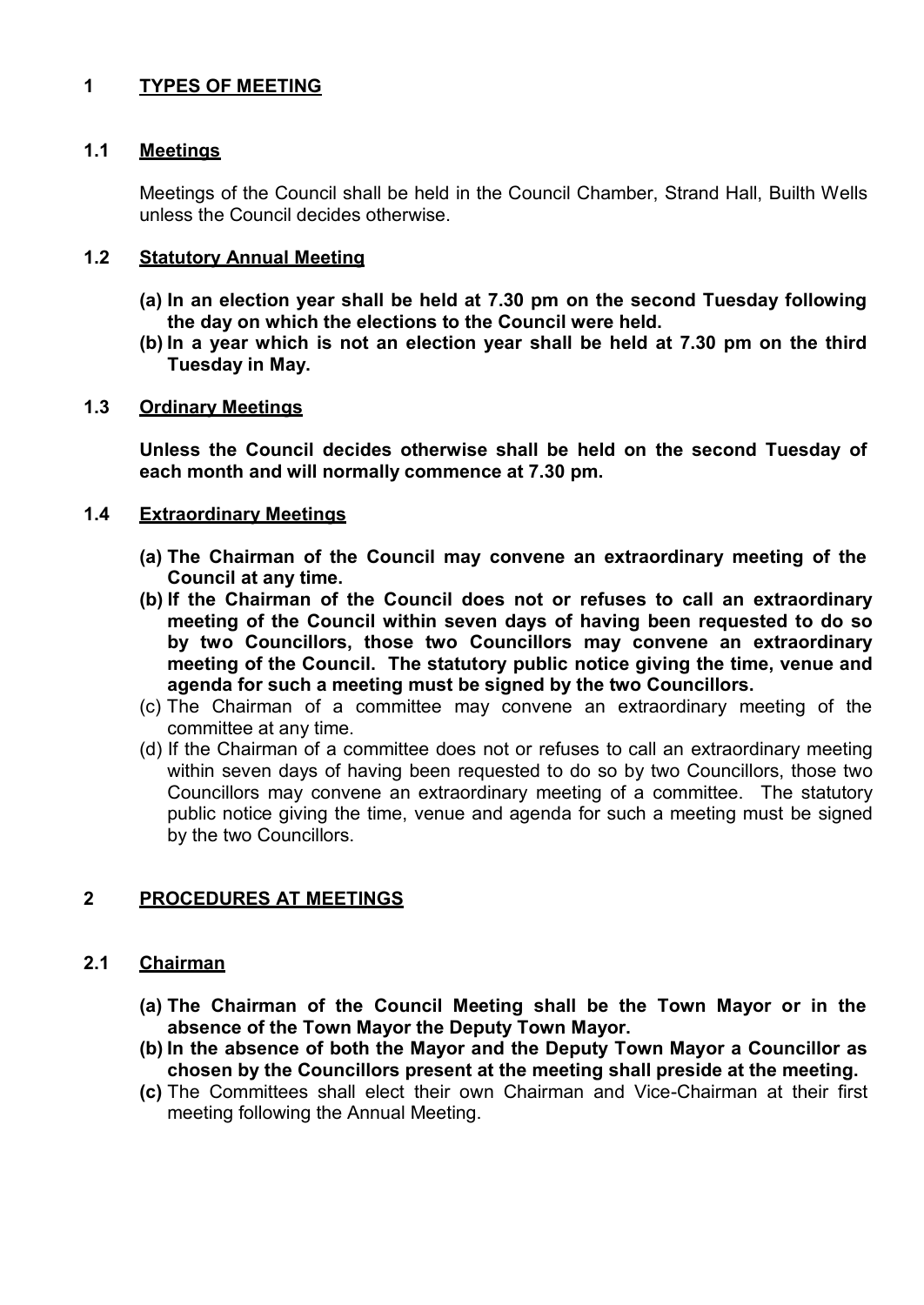# **2.2 Quorum of the Council**

- **(a) Four members shall constitute a quorum at all Meetings of the Council including all Committee Meetings.**
- **(b)** If a quorum is not present or if during a meeting the number of Councillors present (not counting those debarred by reason of a declared interest) falls below the required quorum,(3) the meeting shall be adjourned and business not transacted shall be transacted at the next meeting or on such other day as the Chairman may fix.

# **2.3 Order of Business**

- **(a) At each Annual Council Meeting the first business shall be:-**
	- **(i) To elect the Chairman.**
	- To receive the Chairmans declaration of acceptance of office, or, if **not then received, to decide when it shall be received.**
	- **(iii) In the ordinary year of election of the Council to decide the method to be adopted to fill any vacancies left unfilled at the election by reason of insufficient nominations.**
	- **(iv) To decide when any declarations of acceptance of office which have not been received as provided by law shall be received.**
	- **(v)** To elect the Deputy Chairman of the Council.
	- **(vi)** To appoint representatives to outside bodies.
	- **(vii)** To appoint committees.

Note: (vi) and (vii) may be left until the next meeting of the Council.

- **(b) At every meeting other than the Annual Council Meeting the first business shall be to appoint a Chairman if the Cahirman or Deputy Chairman be absent and to receive such declarations of acceptance of office (if any) and undertaking to observe the Council's code of conduct as are required by law to be made or, if not then received, to decide when they shall be received.**
- **(c)** In every year, not later than the meeting at which the estimates for next year are settled, the Council shall review the pay and conditions of service of existing employees. Standing Order 6.2 must be read in conjunction with this requirement.
- **(d)** After the first business has been completed, the order of business, unless the Council otherwise decides on the grounds of urgency, shall be as follows:-
	- (i) To receive apologies for absence.
	- (ii) Disclosure of interest on any items to be discussed.
	- (iii) To read and consider the Minutes; provided that if a copy has been circulated to each member not later than the day of issue of the summons to attend the meeting, the Minutes may be taken as read.
	- (iv) **After consideration to approve the signature of the Minutes by the person presiding as a correct record.**
	- (v) **To deal with business expressly required by statute to be done.**
	- (vi) To dispose of business, if any, remaining from the last meeting.
	- (vii) To receive and consider reports and minutes of committees.
	- (viii) To receive and consider resolutions or recommendations in the order in which they have been notified.
	- (ix) To authorise the signing of orders for payment and consider any other financial matters.
	- (x) To consider Planning Applications.
	- (xi) To receive reports from representatives to outside bodies.
	- (xii) To authorise the sealing of documents.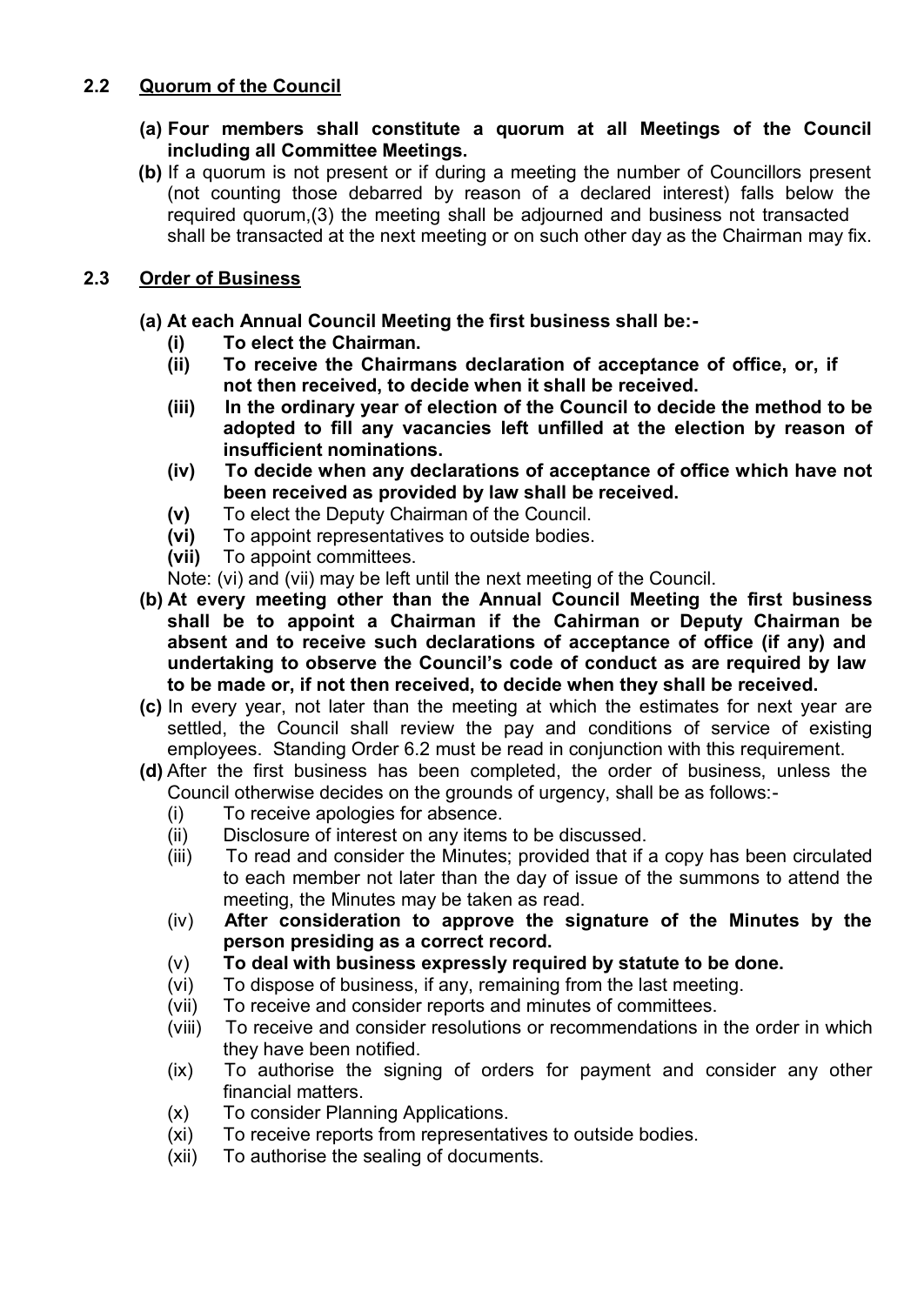# **2.4 Urgent Business**

A motion to vary the order of business on the grounds of urgency:-

- (i) May be proposed by the Chairman or by any member and, if proposed by the Chairman, may be put to the vote without being seconded, and
- (ii) Shall be put to the vote without discussion.

# **2.5 Resolutions Moved On Notice**

- (a) Except as provide by these Standing Orders, no resolution may be moved unless the business to which it relates has been put on the Agenda by the Clerk or the mover has given notice in writing of its terms and has delivered the notice to the Clerk at least ten clear days before the next meeting of the Council.
- (b) The Clerk shall date every notice of resolution or recommendation when received by him/her, shall number each notice in the order in which it was received and shall enter it in a book which shall be open to the inspection of every member of the Council.
- (c) The Clerk shall insert in the summons for every meeting all notices of motion or recommendation properly given in order in which they have been received unless the member giving a notice of motion has stated in writing that he/she intends to move at some later meeting or that he/she withdraws it.
- (d) If a resolution or recommendation specified in the summons is not moved either by the member who gave notice of it or by any other member, it shall, unless postponed by the Council, be treated as withdrawn and shall not be moved without fresh notice.
- (e) If the subject matter of a resolution comes within the province of a committee of the Council, it shall, upon being moved, stand referred without discussion to such committee or to such other committee as the Council may determine for report; provided that the Chairman, if he/she considers it to be a matter of urgency, may allow it to be dealt with at the meeting at which it was moved.
- (f) Every resolution or recommendation shall be relevant to some subject over which the Council has power or duties, which affects its area.

# **2.6 Resolution Moved Without Notice**

Resolutions dealing with the following matters may be moved without notice:

- (a) To appoint a person to preside at a meeting.
- (b) To approve the absences of Councilors.
- (c) To correct the Minutes.
- (d) To approve the Minutes.
- (e) To alter the order of business.
- (f) To proceed to the next business.
- (g) To close or adjourn the debate.
- (h) To refer a matter to a committee.
- (i) To appoint a committee or any members thereof.
- (j) To dissolve a committee.
- (k) To adopt a report.
- (l) To authorise the sealing of documents.
- (m)To amend a motion.
- (n) To give leave to withdraw a resolution or amendment.
- (o) To extend the time limit for speeches,
- (p) To exclude the press or public (see Order 2.15 below).
- (q) To silence or eject from the meeting a Councilor or member of the public for disorderly conduct (see Order 3.1 below).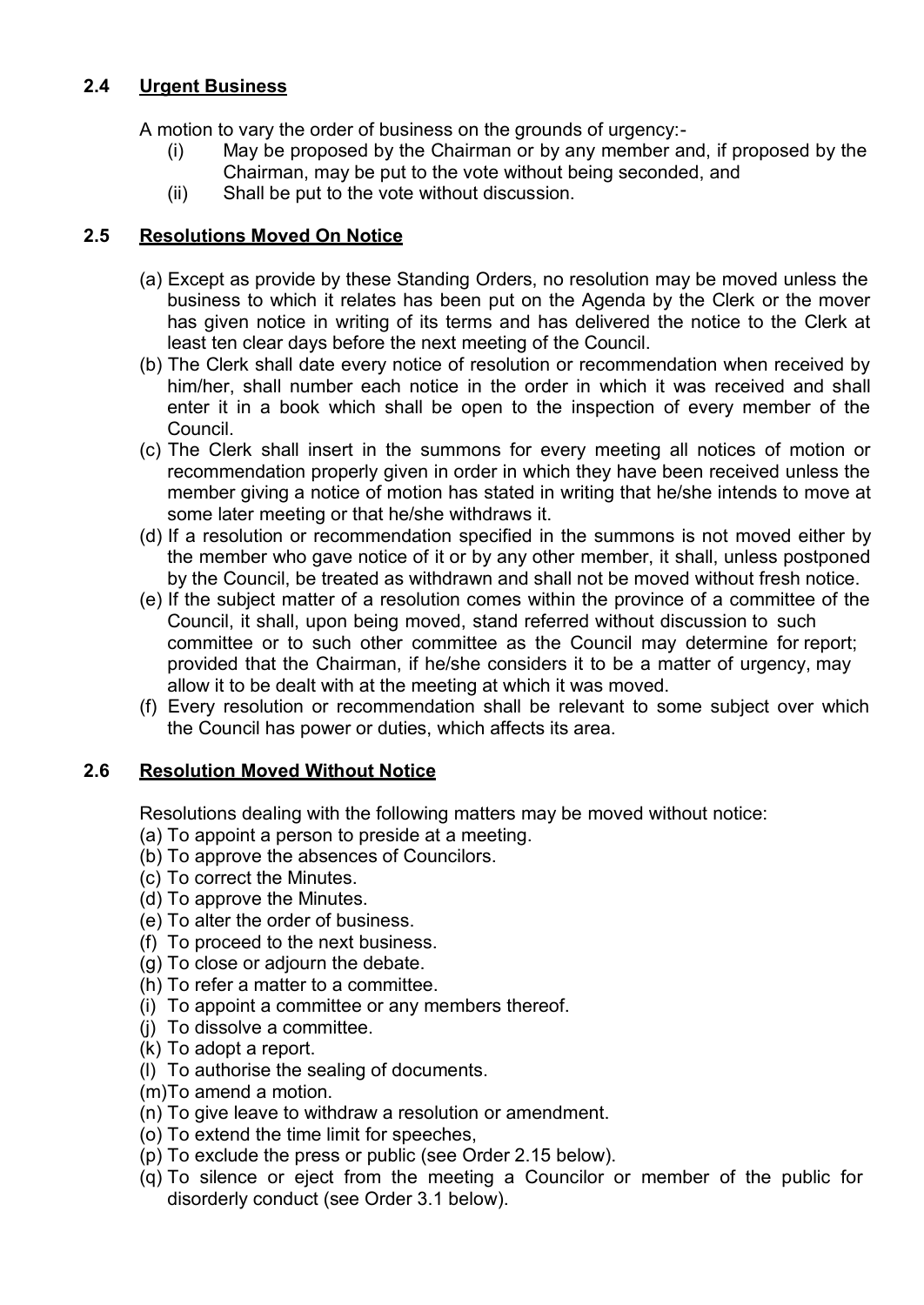- (r) To give the consent of the Council where such consent is required by these Standing Orders.
- (s) To suspend any Standing Order (see Order 7.5 below).
- (t) To adjourn the meeting.
- (u) To appoint representatives to outside bodies.

# **2.7 Questions**

- (a) A member may ask the Chairman or the Clerk any question concerning the business of the Council, provided ten clear days notice of the question has been given to the person to whom it is addressed.
- (b) No questions not connected with business under discussion shall be asked except during the part of the meeting set aside for questions.
- (c) Every question shall be put and answered without discussion.
- (d) A person to whom a question has been put may decline to answer.

## **2.8 Rules of Debate**

- (a) No discussion of the Minutes shall take place except upon their accuracy. Corrections to the Minutes shall be made by resolution and must be initialled by the Chairman.
- (b) A resolution or amendment shall not be discussed unless it has been proposed and seconded, and, unless proper notice has already been given, it shall, if required by the Chairman, be reduced to writing and handed to him/her before it is further discussed or put to the meeting.
- (c) A member when seconding a resolution or amendment may, if he/she then declares his/her intention to do so reserve his/her speech until a later period of the debate.
- (d) A member shall direct his/her speech to the question under discussion or to a personal explanation or to a question of order.
- (e) No speech by a mover of a resolution shall exceed ten minutes and no other speech shall exceed five minutes except by consent of the Council.
- (f) An amendment shall be either:-
	- (i) To leave out words.
	- (ii) To leave out words and insert others.
	- (iii) To insert or or add words.
- (g) An amendment shall not have the effect of negating the resolution before the Council.
- (h) If an amendment be carried, the resolution, as amended, shall take the place of the original resolution and shall become the resolution upon which any further amendment may be moved.
- (i) A further amendment shall not be moved until the Council has disposed of every amendment previously moved.
- (j) The mover of a resolution or an amendment shall have the right of reply, not exceeding five minutes.
- (k) A member, other than the mover of a resolution, shall not, without leave of the Council, speak more than once on any resolution except to move an amendment or further amendment, or on an amendment, or on a point of order, or in personal explanation, or to move a closure.
- (l) A member may speak on a point of order or a personal explanation. A member speaking for these purposes shall be heard forthwith. A personal explanation shall be confined to some material part of a former speech by him/her which may have been misunderstood.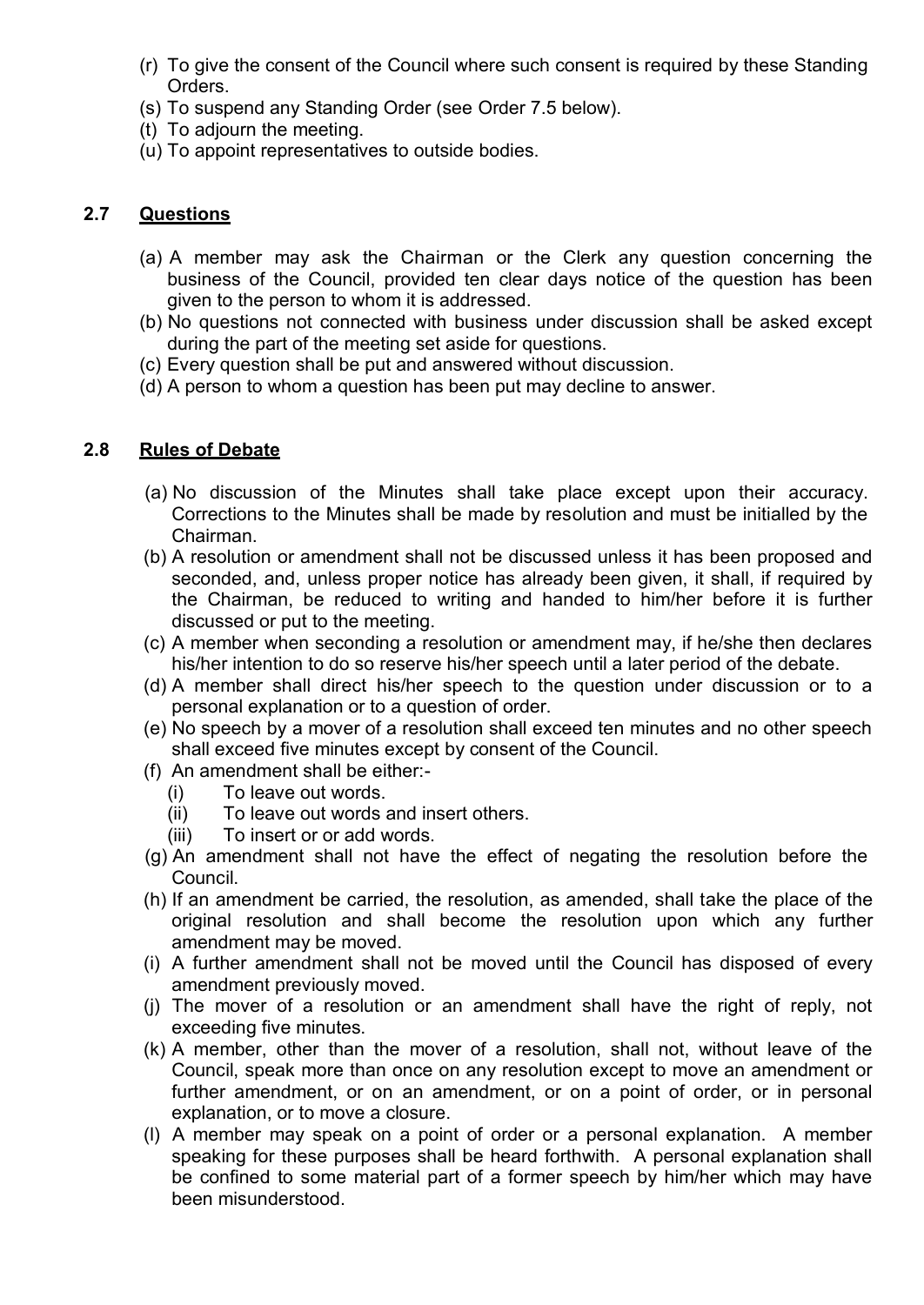- (m)A motion or amendment may be withdrawn by the proposer with the consent of the Council, which shall be signified without discussion, and no member may speak upon it after permission has been asked for its withdrawal unless such permission has been refused.
- (n) When a resolution is under debate no other resolution shall be moved except the following:-
	- (i) To amend the resolution.<br>(ii) To proceed to the next bu
	- To proceed to the next business.
	- (iii) To adjourn the debate.
	- (iv) That the question be now put.
	- (v) That a member named be not further heard.
	- (vi) That a member named leave the meeting.
	- (vii) That the resolution be referred to a committee.
	- (viii) To exclude the public and press.
	- (ix) To adjourn the meeting.
- (o) A member shall remain seated when speaking unless requested to stand by the Chairman.
- (p) The ruling of the Chairman on a point of order or on the admissibility of a personal explanation shall not be discussed.
- (q) Members shall address the Chairman. If two or more members wish to speak, the Chairman shall decide who to call upon.
- (r) Whenever the Chairman speaks during a debate all other members shall be silent.

# **2.9 Voting**

- **(a) Members shall vote with a show of hands except where:-**
	- **(i) More than fifty per cent of those members present and voting require a secret vote.**
	- **(ii) The vote is for the election of Chairman or Vice-Chairman of the Council or its Committees or other Council appointments where such a vote shall be in secret.**
- **(b) If a member so requires, the Clerk shall record the names of the members who voted on any question so as to show whether they voted for or against it. Such a request must be made before moving on to the next business.**
- **(c) Subject to (d) and (e) below the Chairman may give an original vote on any matter put to the vote, and in any case of an equality of votes may give a casting vote whether or not he/she gave an original vote.**
- **(d) If the person presiding at the annual meeting would have ceased to be a member of the Council but for the statutory provisions which preserve the membership of the Chairman and Vice-Chairman until the end of their term of office he/she may not give an original vote in an election for Chairman.**
- **(e) The person presiding must give a casting vote whenever there is an equality of votes in an election for Chairman.**

#### **2.10 Voting on Appointments**

Where more than two persons have been nominated for any position to be filled by the Council and of the votes given there is not an absolute majority in favour of one person, the name of the person having the least number of votes shall be struck off the list and a fresh vote taken, and so on until a majority of votes is given in favour of one person.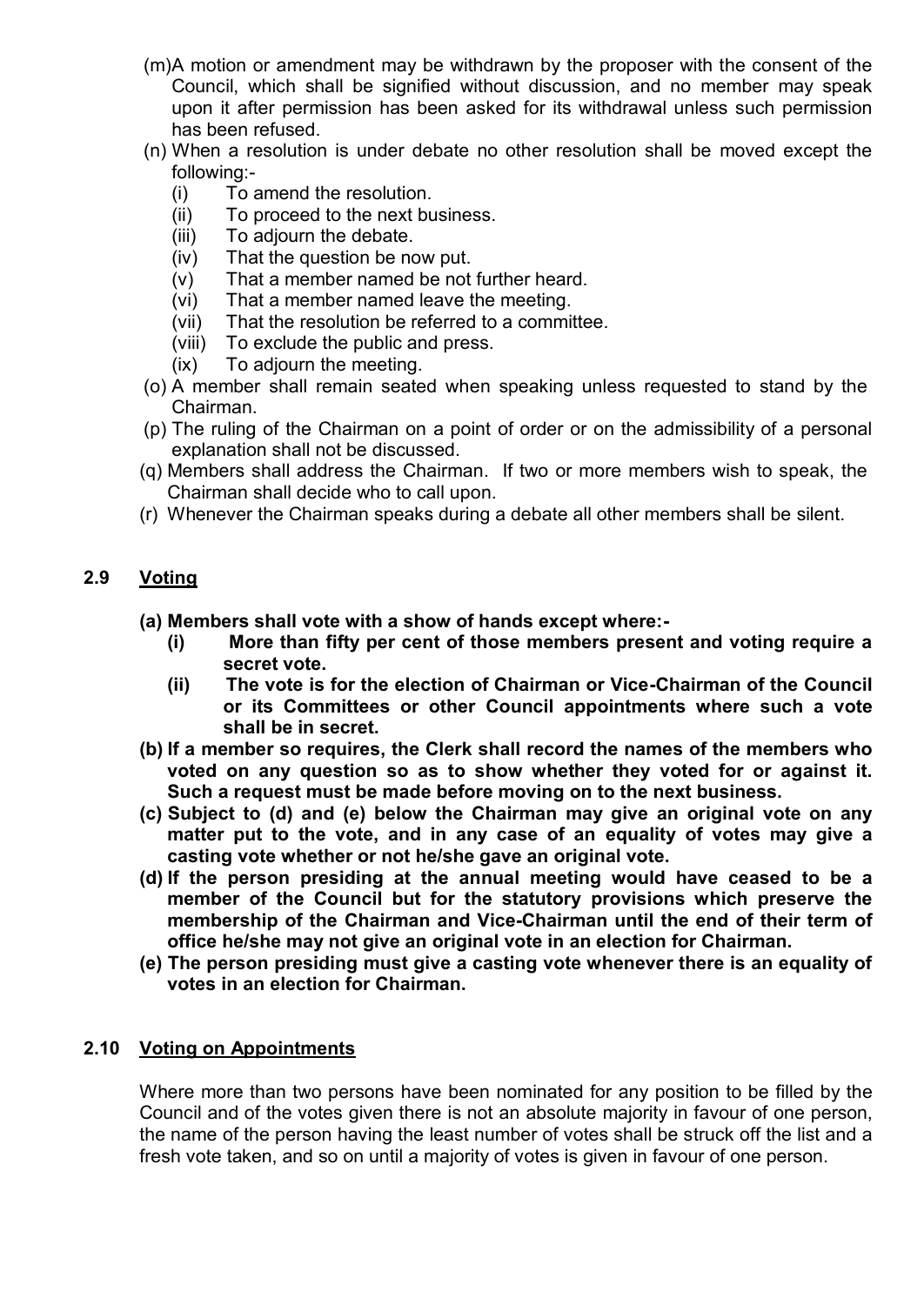# **2.11 Alteration of Resolution**

A member may, with the consent of his or her seconder, move amendments to his or her own resolution.

## **2.12 Rescission of Previous Resolution**

- (a) A decision (whether affirmative or negative) of the Council shall not be reversed within six months except either by a special resolution, the written notice whereof bears the names of at least four members of the Council, or by a resolution moved in pursuance of the report or recommendation of a committee.
- (b) When a special resolution or any other resolution moved under the provisions of paragraph (a) of this Order has been disposed of, no similar resolutions may be moved within a further six months.

# **2.13 Right of Reply**

The mover of the resolution shall have a right to reply immediately before the resolution is put to the vote. If an amendment is proposed the mover of the amendment shall be entitled to reply immediately before the amendment is put to the vote. A member exercising a right of reply shall not introduce a new matter. After the right of reply has been exercised or waived, a vote shall be taken without further discussion.

## **2.14 Closure**

At the end of any speech a member may, without comment, move 'that the question be now put', 'that the debate be now adjourned' or 'that the Council do now adjourn'. If such motion is seconded, the Chairman shall put the motion but, in the case of a motion 'that the question be now put', only if he is of the opinion that the question before the council has been sufficiently debated. If the motion 'that the question be now put' is carried, he shall call upon the mover to exercise or waive his/her right of reply and shall put the question immediately after that right has been exercised or waived. The adjournment of a debate or of the Council shall not prejudice the mover's right of reply at the resumption.

# **2.15 Admission of The Public and Press to Meetings**

(a) **The public shall be admitted to all meetings of the Council and its committees, which may, however, temporarily exclude** the public by means of the following resolutions:-

'That in the view of the [special] [confidential] nature of the business about to be transacted, it is advisable in the public interest that the press and public be temporarily excluded and they are instructed to withdraw'.

- (b) The Council shall state the special reason for exclusion.
- (c) At all meetings of the Council the Chairman may at his/her discretion and at a convenient time in the transaction of business, adjourn the meeting so as to allow any members of the public to address the meeting in relation to the business to be transacted at that meeting.
- (d) The Clerk shall afford to the press reasonable facilities for the taking of their report of any proceedings at which they are entitled to be present. There shall be no audio or video recording or photographs of the meeting without the express approval of the Council.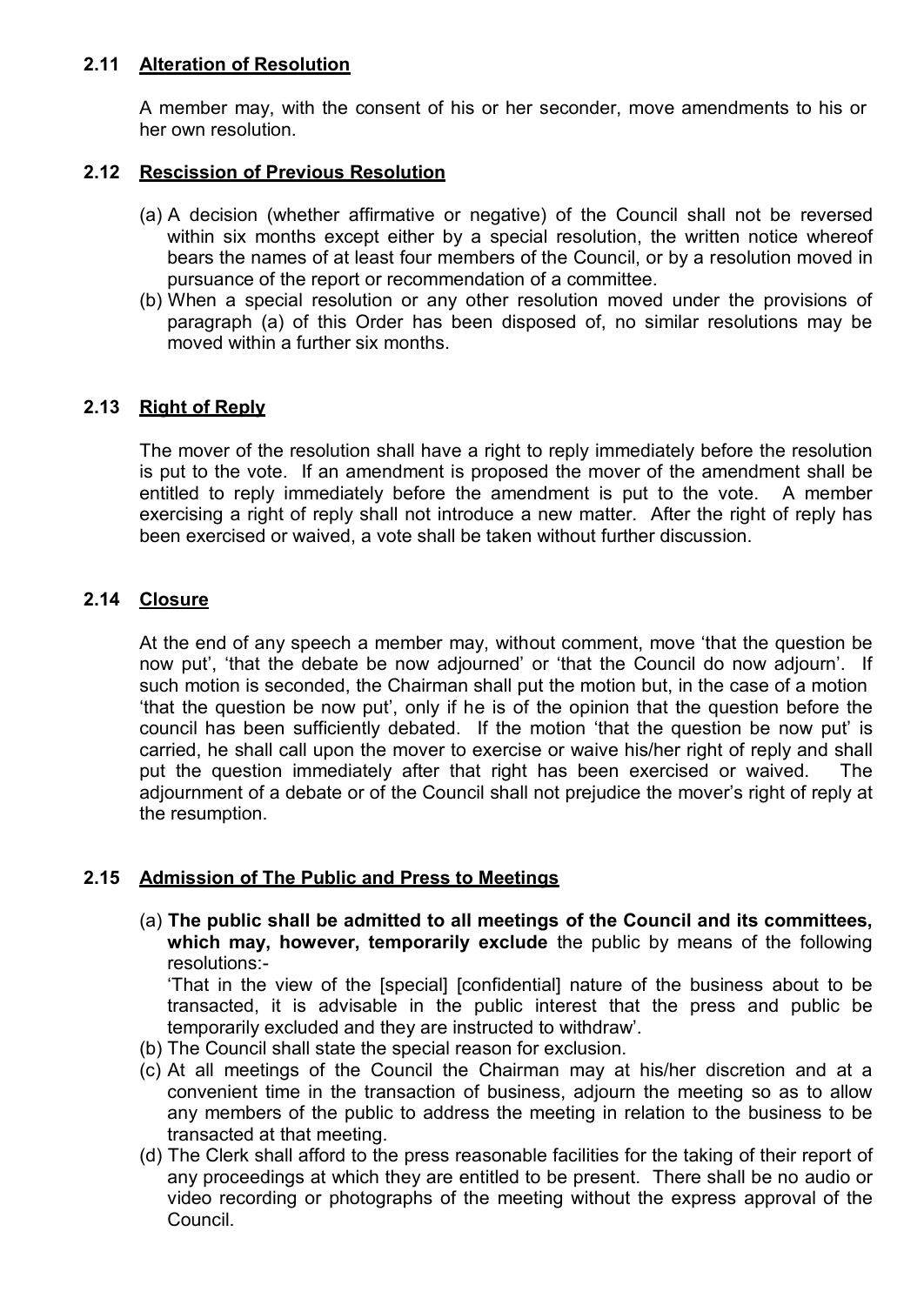(e) If a member of the public interrupts the proceedings at any meeting, the Chairman may, after warning, order that he/she be removed from the meeting and may adjourn the meeting for such period as it necessary to restore order.

# **3 CONDUCT OF MEMBERS**

#### **3.1 Disorderly Conduct**

- (a) No person shall obstruct the transaction of business at a meeting or behave offensively or improperly.
- (b) If, in the opinion of the Chairman, there has been a breach of standing order 3.1(a) above, the Chairman shall express that opinion and thereafter any Councillor (including the Chairman) may move that the person be silenced or excluded from the meeting, and the motion, if seconded, shall be put forthwith and without discussion.
- (c) If a resolution made in accordance with standing order 3.1(b) above, is disobeyed, the Chairman may take such further steps as may be reasonably be necessary to enforce it and/or he/she may adjourn the meeting.

## **3.2 Code of Conduct**

- **(a) All councilors shall observe the code of conduct adopted by the Council.**
- **(b) Councilors may exercise rights contained in standing order 3.2(c) below, only if members of the public are permitted to:**
	- **(i) Make representations.**
	- **(ii) Answer questions.**
	- **(iii) Give evidence relating to the business being transacted.**
- **(c) Councilors who have a prejudicial interest in relation to any item of business being transacted at that meeting may:**
	- **(i) Make representations.**
	- **(ii) Answer questions.**
	- **(iii) Give evidence relating to the business being transacted but must, thereafter, leave the room or chamber.**
- **(d) Any breach or an alleged breach of the code of conduct by a Councillor must be referred to the Public Ombudsman for Wales w ho will provide advice and guidance as to how the matter should be dealt with.**

## **3.3 Interests**

- **(a) If a member has a personal interest as defined by the Code of Conduct adopted by the Council then that interest must be declared and a decision made by the member whether to stay or withdraw.**
- **(b)** If a candidate for an appointment under the Council is to his/her knowledge related to any member of or the holder of any office under the Council, he/she and the person to whom he/she is related shall disclose the relationship in writing to the Clerk. A candidate who fails to do so shall be disqualified for such appointment, and, if appointed, may be dismissed without notice. The Clerk shall report to the Council or to the appropriate committee any such disclosure. Where a relationship to a member is disclosed, this Standing Order shall apply.
- **(c)** The Clerk shall make known the purport of this Standing Order to every candidate.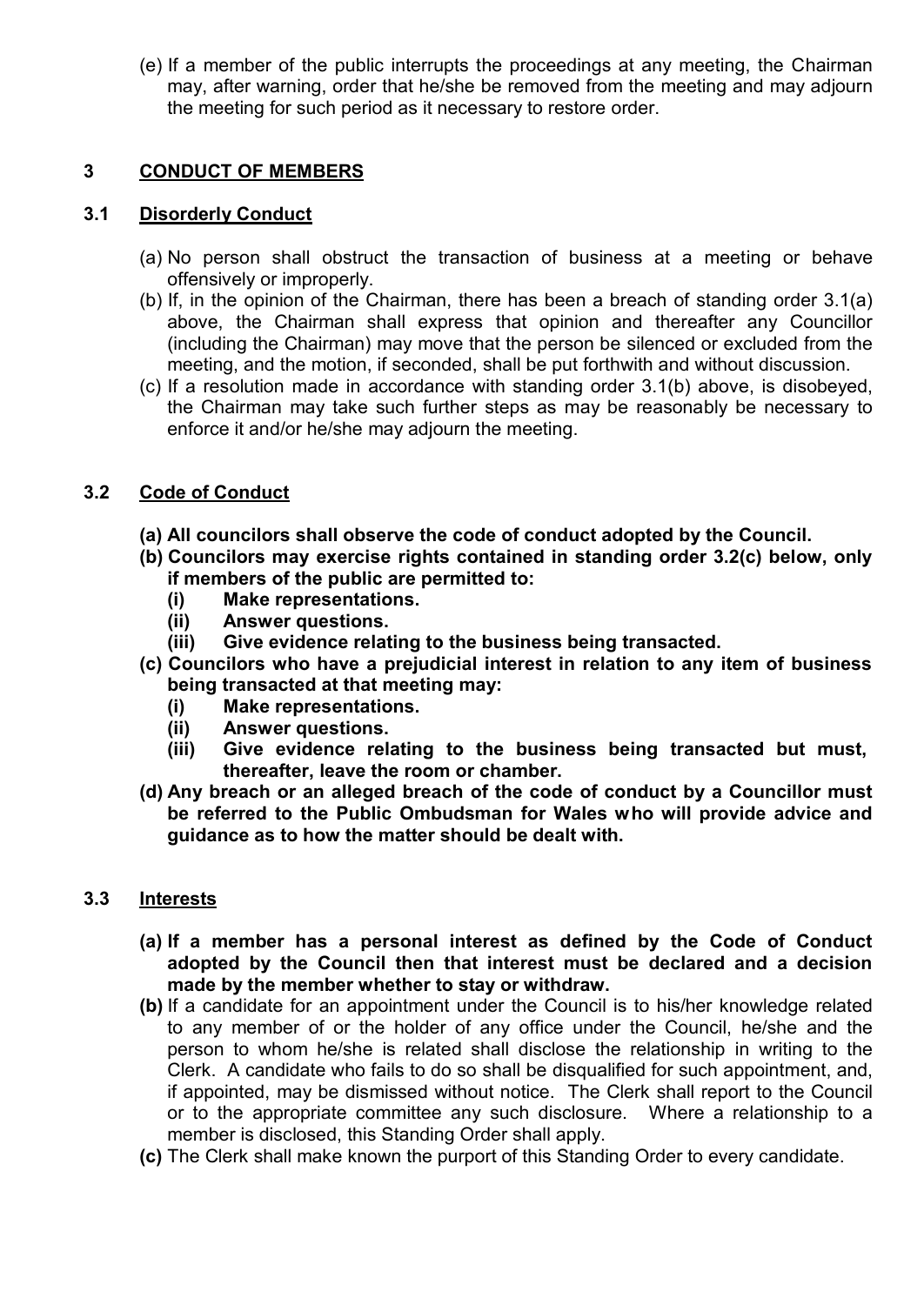# **3.4 Confidential Business**

- (a) No member of the Council or of any committee shall disclose to any person not a member of the Council any business declared to be confidential by the Council, or the committee as the case may be.
- (b) Any member in breach of the provision of paragraph (a) of this Standing Order shall be removed from any committee of the Council by the Council.

# **3.5 Unauthorised Activities**

No member of the Council or of any committee shall in the name of or on behalf of the Council unless authorised to do so by the Council or the relevant committee:-

(a) Inspect any lands or premises which the Council has the right or duty to inspect; or (b) Issue orders, instructions or directions.

# **3.6 Canvassing of And Recommendations by Members**

- (a) Canvassing of members of the Council or of any committee, directly or indirectly, for any appointment under the Council shall disqualify the candidate for such appointment. The Clerk shall make known the purport of this sub-paragraph of this Standing Order to every candidate.
- (b) A member of the Council or of any committee shall not solicit for any person any appointment under the Council or recommend any person for such appointment or for promotion; but, nevertheless, any such member may give a written testimonial of a candidate's ability, experience or character for submission to the Council with an application for appointment.
- (c) Standing Orders Nos. 3.3 (a) and 3.3 (b) shall apply to tenders as if the person making the tender were a candidate for an appointment.

# **4 COMMITTEES**

# **4.1 Committees**

- (a) The Council may at its Annual Meeting appoint standing committees and may at any other time appoint such other committees as are necessary, but subject to any statutory provision in that behalf.
- (b) No committee shall have less than five members.
- (c) Shall not appoint any member of a committee so as to hold office later than the next Annual Meeting.
- (d) May appoint persons other than members of the Council to any committee.
- (e) May subject to the provisions of Order 2.12 above at any time dissolve or alter the membership of a committee.
- (f) The Town Mayor and Deputy Town Mayor, ex-officio, shall be voting members of every committee.
- (g) Every committee shall at its first meeting before proceeding to any other business, elect a Chairman and may elect a Vice-Chairman who shall hold office until the next Annual Meeting of the Council and shall settle its programme of meetings for the year.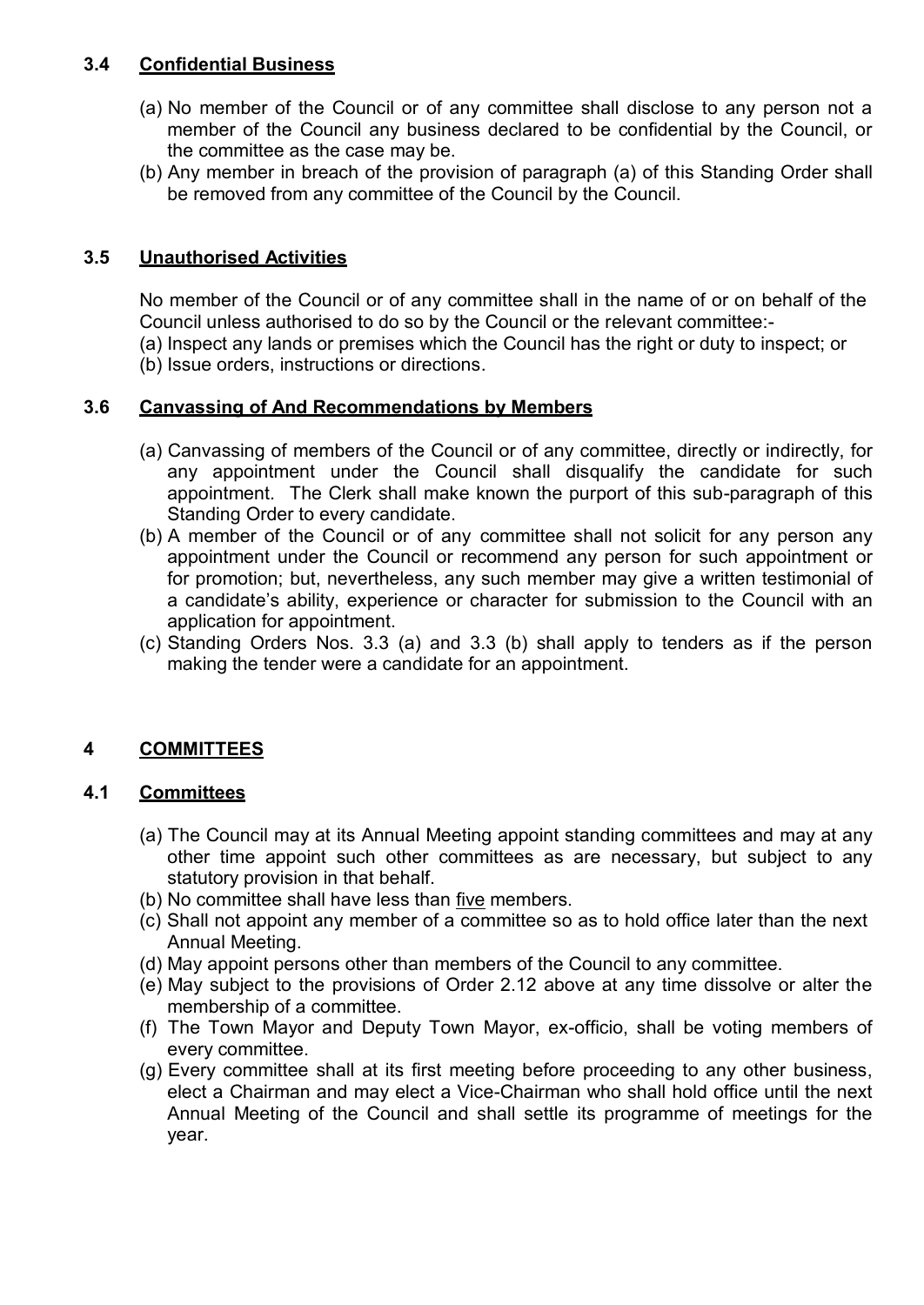# **4.2 Advisory Committees**

- (a) The Council may create advisory committees, whose name, and number of members and the bodies to be invited to nominate members shall be specified.
- (b) The Clerk shall inform the members of each advisory committee of the terms of reference of the committee.
- (c) An advisory committee may make recommendations and give notice thereof to the Council.
- (d) An advisory committee may consist wholly of persons who are not members of the Council.

#### **4.3 Voting in Committees**

- (a) Members of committees entitled to vote, shall vote by show of hands, or, if at least two members so request by secret ballot.
- (b) **Chairmen of committees shall in the case of an equality of votes have a second or casting vote.**

#### **4.4 Presence of Non-Members of Committees at Committee Meetings**

A member who has proposed a resolution, which has been referred to any committee of which he is not a member, may explain his resolution to the committee but shall not vote.

#### **5 FINANCE**

#### **5.1 Financial Matters**

The Council has considered and approved financial regulations which have been prepared by the Clerk and Responsible Financial Officer.

#### **5.2 Resolutions on Expenditure**

Any resolution which, if carried, would, in the opinion of the Chairman, substantially increase the expenditure upon any service which is under the management of the Council or reduce the revenue at the disposal of any committee, or which would involve capital expenditure, shall, when proposed and seconded, stand adjourned without discussion to the next ordinary meeting of the Council, and any committee affected by it shall consider whether it desires to report thereon (and the Policy and Resources Committee shall report on the financial aspect of the matters).

#### **5.3 Expenditure**

- (a) **Orders for the payment of money shall be authorised by resolution of the Council with TWO signatories on all cheques (two Councilors).**
- (b) Where payments are made prior to the approval of the Orders for Payment these shall be properly documented and presented at the first opportunity for approval.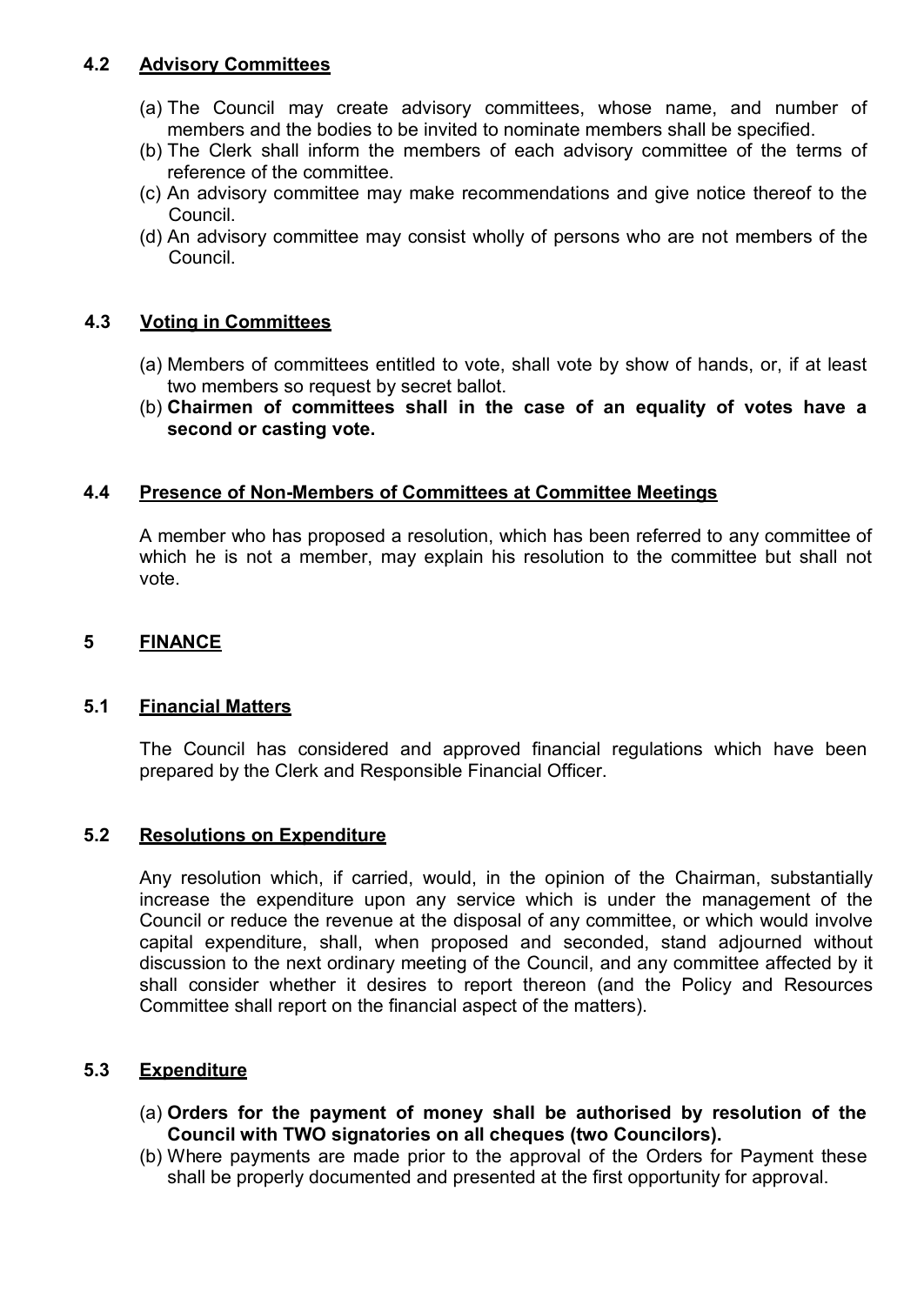# **5.4 Accounts and Financial Statement**

- (a) Except as provided in paragraph (b) of this Standing Order or by statute, all accounts for payment and claims upon the Council shall be laid before the Council.
- (b) Where it is necessary to make a payment before it has been authorised by the Council, such payment shall be certified as to its correctness and urgency by the appropriate officer. Such payment shall be authorised by the committee, if any, having charge of the business to which it relates, or by the proper officer for payment with the approval of the Mayor or Deputy Mayor of the Council.
- (c) All payments ratified under sub-paragraph (b) of this Standing Order shall be separately included in the next schedule of payments before the Council.

The Responsible Financial Officer shall supply to each member as soon as practicable after 31 March in each year a statement of the receipts and payments of the council for the completed financial year.

# **5.5 Estimates/Precepts**

- (a) The Council shall approve written estimates for the coming financial year at its meeting before the end of the month of January.
- (b) When possible any committee desiring to incur expenditure shall give the Clerk a written estimate of the expenditure recommended for the coming year no later than 31 December.

# **6 STAFF**

# **6.1 Proper Officer**

- (a) Where a statute, regulation or order confers function or duties on the proper officer of the Council in the following cases, he/she shall be the Clerk.
- (b) The Clerk's duties shall include:-
	- (i) To receive declarations of acceptance of office.
	- (ii) To receive and record notices disclosing interests at meetings.
	- (iii) To receive and retain plans and documents.
	- (iv) To sign notices and other documents on behalf of the Council.
	- (v) To receive copies of bylaws made by another local authority.

(vi) To certify copies of bylaws made by the Council.

(vii)To sign and issue the summons to attend meetings of the Council.

(viii)To keep proper records for all Council meetings.

# **6.2 Discussions and Resolutions Affecting Employees of the Council**

If at a meeting there arises any question relating to an appointment, conduct, promotion, dismissal, salary or conditions of service, of any person employed by the Council, it shall not be considered until the Council or committee (as the case may be) has decided whether or not the press and public shall be excluded. (See Standing Order 2.15).